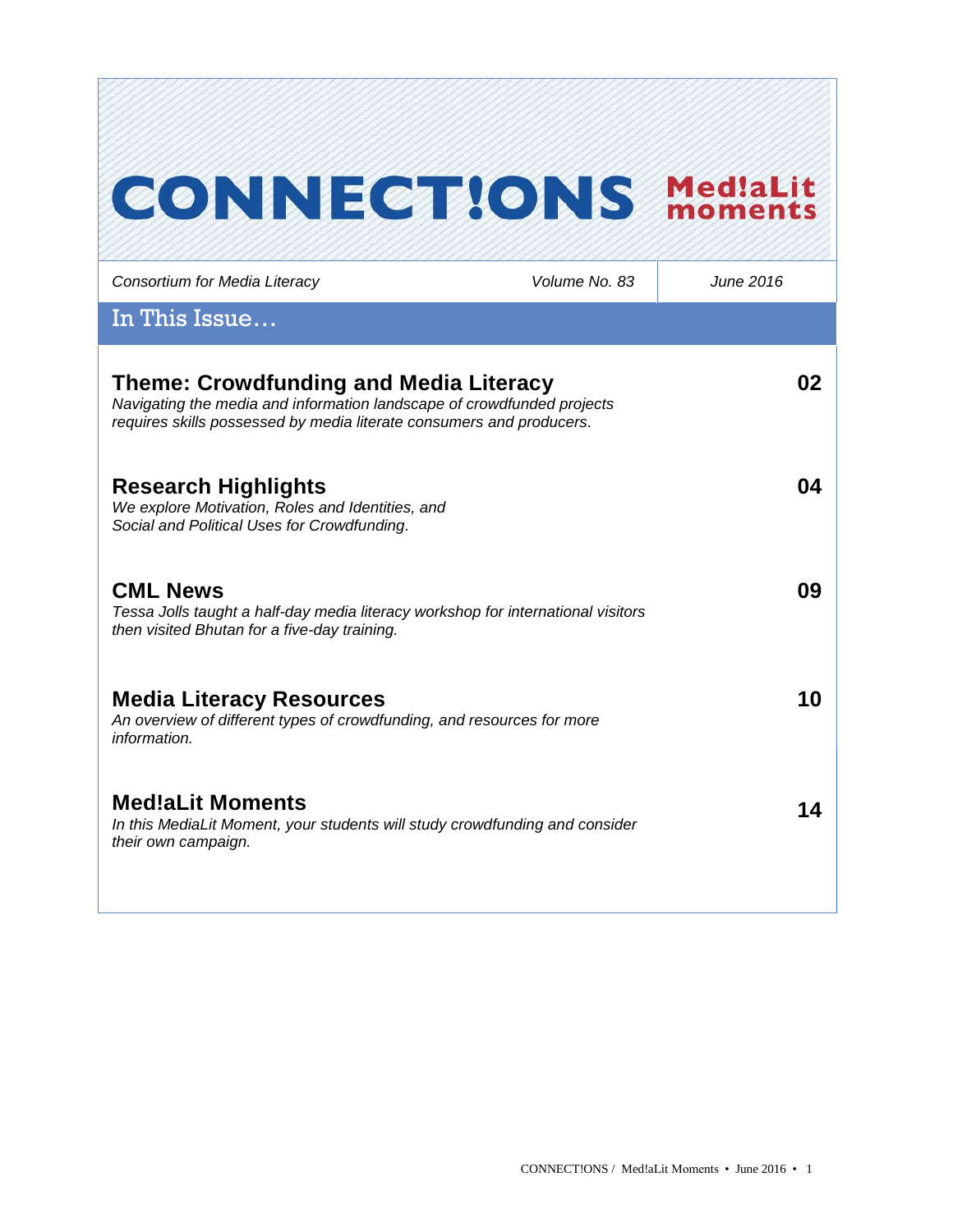# Theme: Crowdfunding and Media Literacy

If the phenomenon of crowdfunding were to take incarnate form, it might have the swagger of a cowboy wearing a 10 gallon hat. In 2015, crowdfunding platforms facilitated the exchange of nearly \$35 billion (Fleming and Sorenson, "Financing by and for the Masses," p.6). Tall yet true stories abound. A plea for \$10 to make potato salad is met with donations totaling \$55,000 (Perry, "Caution! The Downsides of Crowdfunding"). In 2012, Dresden Dolls singer Amanda Palmer asked for \$100,000 on Kickstarter for her next album, and received pledges totaling \$1.2 million in 30 days from 24,883 people (Kickstarter blog, 4 June 2012). Since 2012, more money has flowed to the arts through Kickstarter than the National Endowment for the Arts (Mollick and Robb, "Democratizing Innovation and Capital Access," p.76).

What draws the crowds to crowdfunding? Crowdfunding platforms offer greater access to and participation in the worlds of media and finance: access to capital for the small investors whom venture capital firms overlook; access to products and information before official release; the ability to participate in a crowdfund offering through feedback and advice to members of the start-up team. With larger campaign pledges, funders can have exclusive personal access to team members. And the participatory media envisioned by Henry Jenkins and other contemporary media scholars is alive and well on many crowdfunding sites. Media fans of all stripes have a chance to impress team members with their own work, and possibly, just possibly, participate in some of the creative choices of the startup team. The audience is clearly not made up of passive consumers.

But the hope--or demand--for participation in media is just the beginning. Information and judgment are the coin of the realm in crowdfunding. Information asymmetry—the difference in information between what the start-up team knows about the product, and what (often) inexperienced investors can learn about it makes gathering of reliable and credible information of paramount importance. And, how can one judge the quality of the product? Does it have a viable market, or a likely audience? Navigating the media and information landscape of crowdfunded projects requires skills possessed by media literate consumers and producers.

In addition to readying a product for distribution, fundraisers must use all the social media tools available on the crowdfunding platform (and perhaps others) to draw attention to the offering and update current funders on the progress of the campaign. Otherwise, funders may conclude that information is being withheld, and traffic to the project site may taper off. Even if the members of the start-up team have good social capital to work with, outside networks will likely be needed. Moreover, studies have shown that the most successful entrepreneurs on crowdfunding platforms tend to make pledges to other campaigns on the same site—essentially to build an internal form of social capital on the crowdfunding platform itself (Colombo, et al., "Internal Social Capital").

In sum? With its outsized reputation, crowdfunding can lead audiences to thoughts of fast and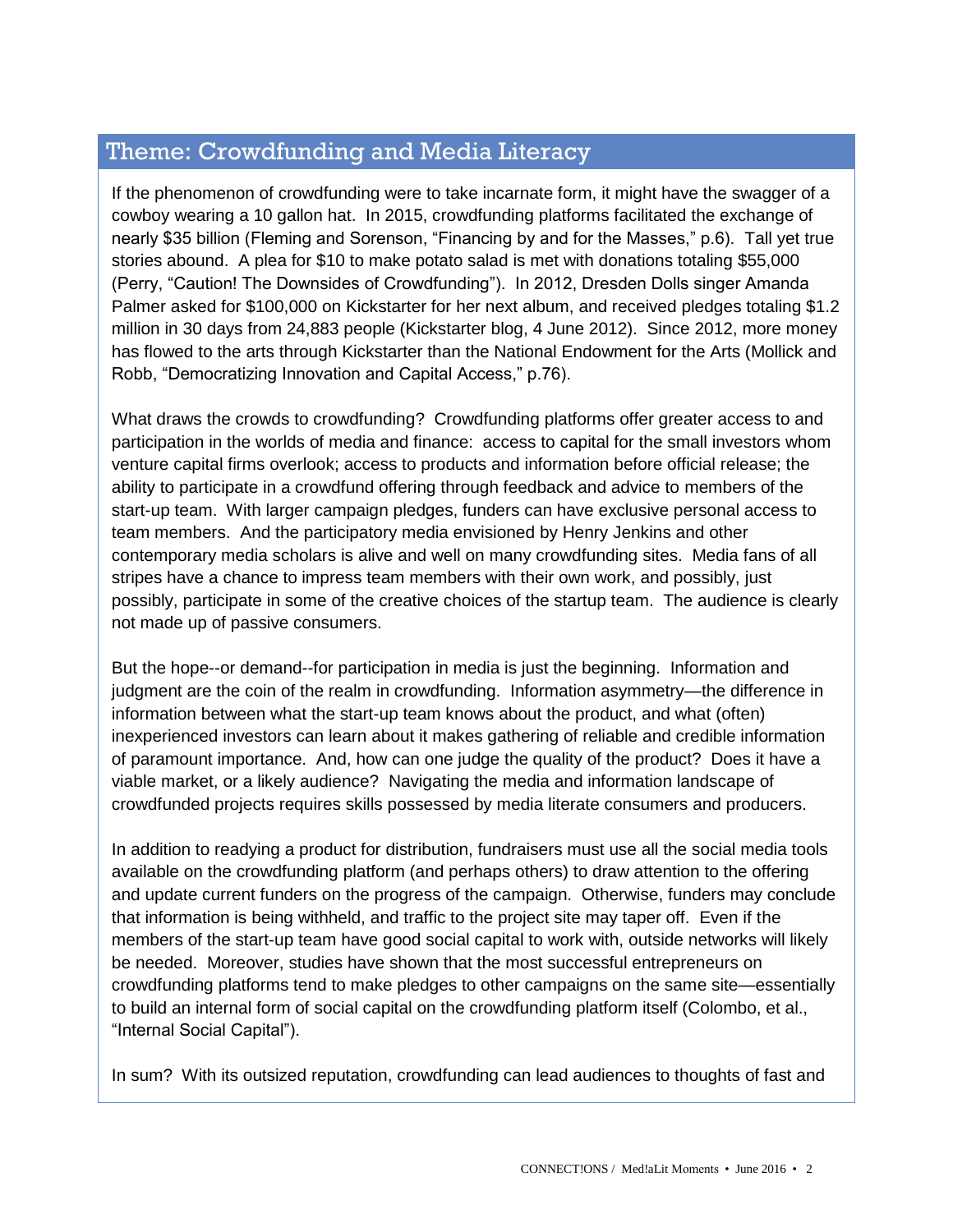easy money, and visions of basking in the limelight, but it's the media and information literacy knowledge and skills that make successful campaigns possible.

In this issue of *Connections*, we follow a case study of three crowdfunding sites to dig into the novel motivations, roles and identities they generate. In our second research article, we follow the trajectory of a crowdfunding campaign for a Turkish film on LGBT youth to show how crowdfunding can accomplish social and even political objectives for fundraisers. In our Resources section, you'll find an overview of crowdfunding types and many articles for further reading. And, in our MediaLit Moment, your late middle school and high school students will get the chance to think closely about what it takes to create a successful crowdfunded campaign as they evaluate the project pages of both successful and unsuccessful Kickstarter campaigns.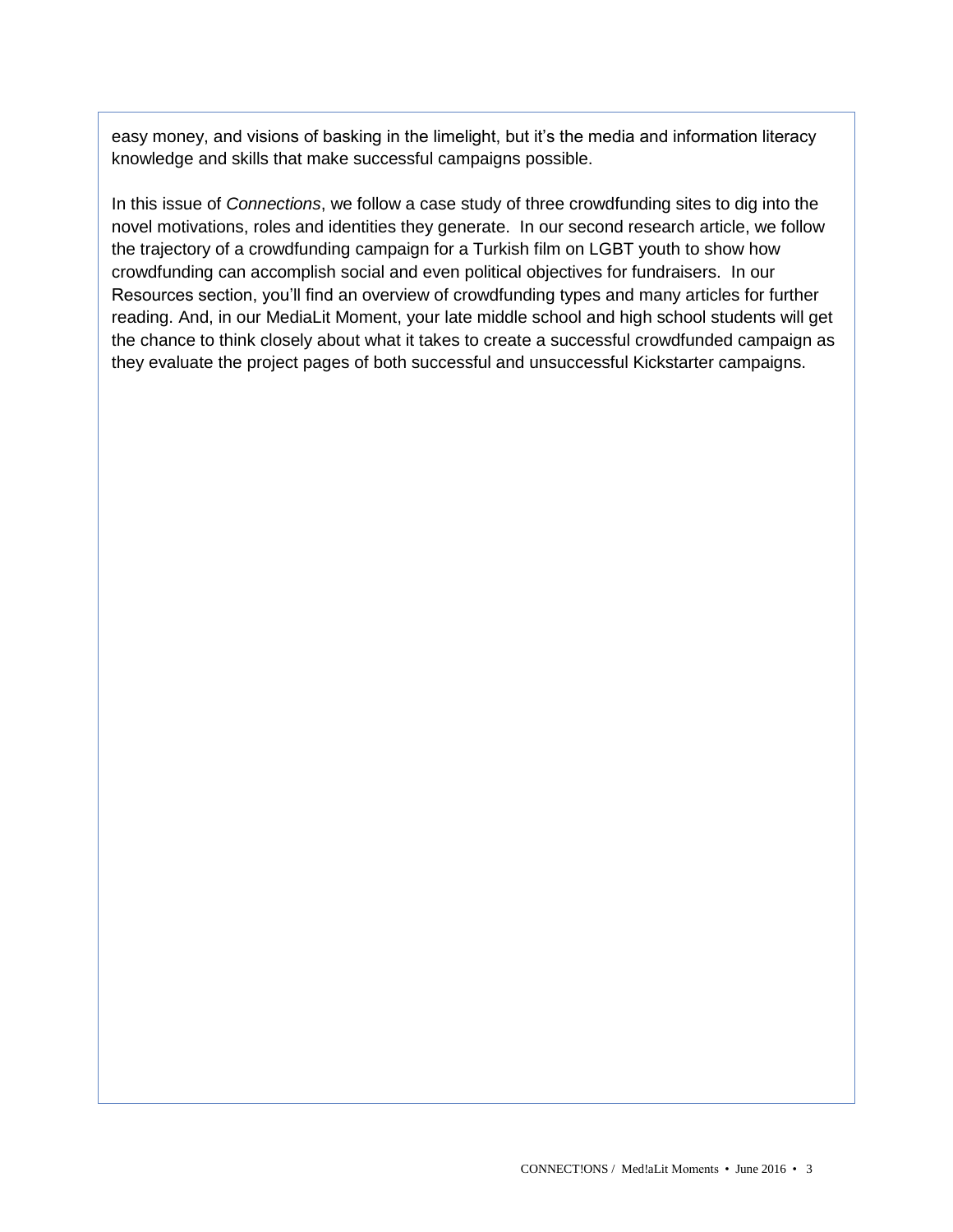# Research Highlights

## **Crowdfunding: Motivations, Roles and Identities**

Crowdfunding is an outgrowth of crowdsourcing, first described by *Wired* columnist Jeff Howe in 2006. Howe defines crowdsourcing succinctly in a 2008 You Tube video: "Crowdsourcing takes jobs that were once performed by employees and outsources them in the form of an open call to a large, undefined group of people, generally using the Internet." Howe further remarks, "Crowdsourcing forces companies to approach us as potential partners. We do buy things, but we also participate meaningfully in the process by which those products are created. What we see from successful crowdsourcing projects is that they came up organically from people formerly known as customers, from the people formerly known as the audience. . . I like to think of the online community as the building block of crowdsourcing. It's what the corporation is to the industrial era. It showed that people could come together and self-organize into productive units. What once took managers and a corporate hierarchy can now be done in the context of the community. The managers and the corporate hierarchy are now in the context of community." <https://www.youtube.com/watch?v=F0-UtNg3ots>

With crowdfunding, those consumers and audiences take on roles that Jeff Howe might not have anticipated in 2006—but it's the entire panoply of motivations, roles, relationships and media identities generated through investment on crowdfunding sites which stand out as salient media literacy issues. In 1997, Liz Thoman wrote poignantly about consumer identity: "we learn quickly to yearn for 'what we have not got' and to take our identity from what we own or what we can purchase rather than from who we are or how we interact with others" (Thoman, ["The Gospel](http://www.medialit.org/reading-room/gospel-challenge-media-literacy)  [Challenge of Media Literacy,](http://www.medialit.org/reading-room/gospel-challenge-media-literacy)" CML Reading Room).

In "Crowd-Funding: Transforming Customers into Investors through Innovative Service Platforms," Andrea Ordanini and her colleagues map out various roles and motivations for contributors with case studies of three crowdfunding sites. The first is SellaBand, which works to "unite artists and fans in an independent movement that aims to level the playing field in the global music industry" (Ordanini et al., p. 451). Through the online platform, artists can raise money from the SellaBand community in order to record a professional album. Once an artist reaches his or her investment target, the album is recorded, and all those who have invested receive a free limited edition copy of the CD and a share of the revenues generated by the artists.

The second crowdfund site, Kapipal, launched in 2009. It allows people to collect money for any purpose, from a group donation to a charitable organization to a personal project or a birthday or wedding present. A "Kapipalist" creates the request, collects money on the site, creates a web page, and manages collection by setting a target amount and duration of collection. Once the page is created, the URL address is shared with friends and anyone else who might wish to contribute.

Ordanini and her colleagues observe that "a significant proportion of crowdfunding participants in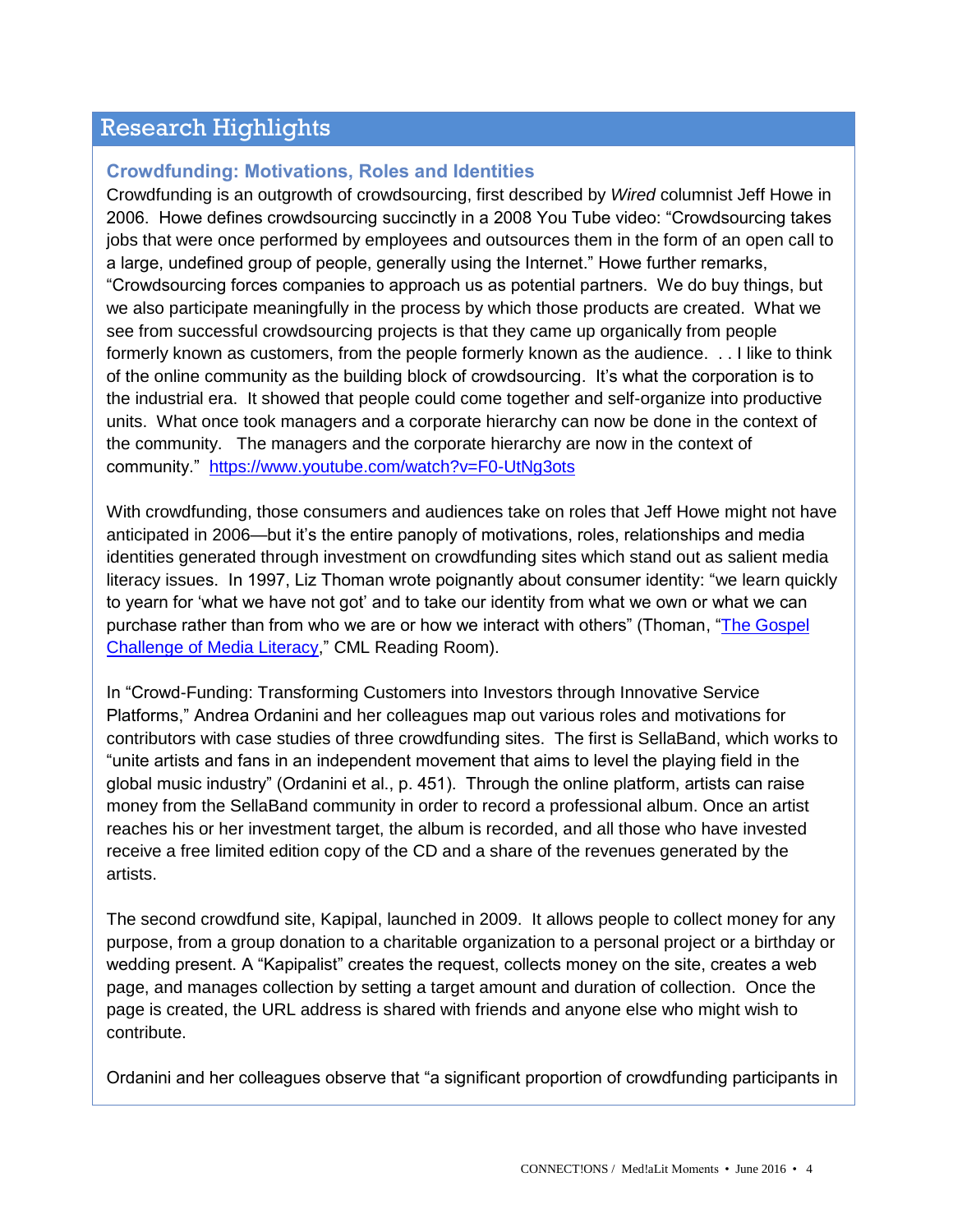both SellaBand and Kapipal shared a strong sense of identification with the proponents and/or projects being funded. In these cases, crowd-funding is a way to contribute to a cause in which participants believe, and typically people with the highest levels of identification are the first ones to invest" (456).

With regard to motivation, one SellaBand manager commented that, by investing in an artist, "you not only buy the music, you also buy the idea that you have made it possible, you are the one who discovered the artist, so you are part of the whole thing" (455). In terms of roles, funders on SellaBand essentially act as agents of the artists, selecting and promoting offerings that merit patronage, and being rewarded with a royalty on future sales.

According to the authors, the main motivation that drives consumers' engagement in crowdfunding initiatives at Kapipal might best be labeled as 'social participation.': "Kapipal's founder call this element 'participation spirit,' underlining a desire to take part in something that helps a friend or someone who needs money for a social or a personal cause. According to the founder, 'Either in the case of social initiatives, where the charitable dimension dominates, or for more personal initiatives, the Kapipalist feels a strong sense of belongingness to the initiative, and gets satisfied because he senses the project is achieved, thanks to his contribution.'" (455).

Also launched in 2009, Trampoline represents the first example of crowdfunding in the financial sector. The platform is associated with a London-based technology firm that sells a software program which maps expertise and relationships within companies. Instead of raising money from a venture capital firm, Trampoline seeks to raise smaller stakes from a community of "smart private investors" (459). In addition, the platform is not a separate entity, but is organized by the the supplier itself to fund its proposed initiative. As one Trampoline manager stated, "There is no intermediation between supply and demand in Trampoline, but crowdfunding is used to seek for potential entrepreneurs on a specific and unique innovative project" (460).

While staff and contributors at Trampoline were clearly motivated by the prospect of high financial returns, managers noted that many funders, though interested in the content of the crowd-funding initiative, were most attracted to novel uses of the underlying technology platform, particularly in the context of social networking: "They perceive the potential of the crowd-funding business model, but they decided to invest because they want to be first, and they like the idea of using highly interactive tools" (455). One Trampoline manager described them as 'experience investors'(ibid). Indeed, in interviews with staff across all three platforms, respondents agreed that consumers participated in crowd-funding websites because they liked engaging in innovative behavior.

The roles and motivations illuminated by Ordanini and her colleagues indicate there's a rich field of media inquiry to be explored. Could funders on SellaBand become so involved that they begin to constrain artists' creative choices? Could funders be inspired to seek out employment in the field? What kinds of satisfaction do Kapipalists derive from participation in personal initiatives as opposed to more social campaigns? Do some of these campaigns generate a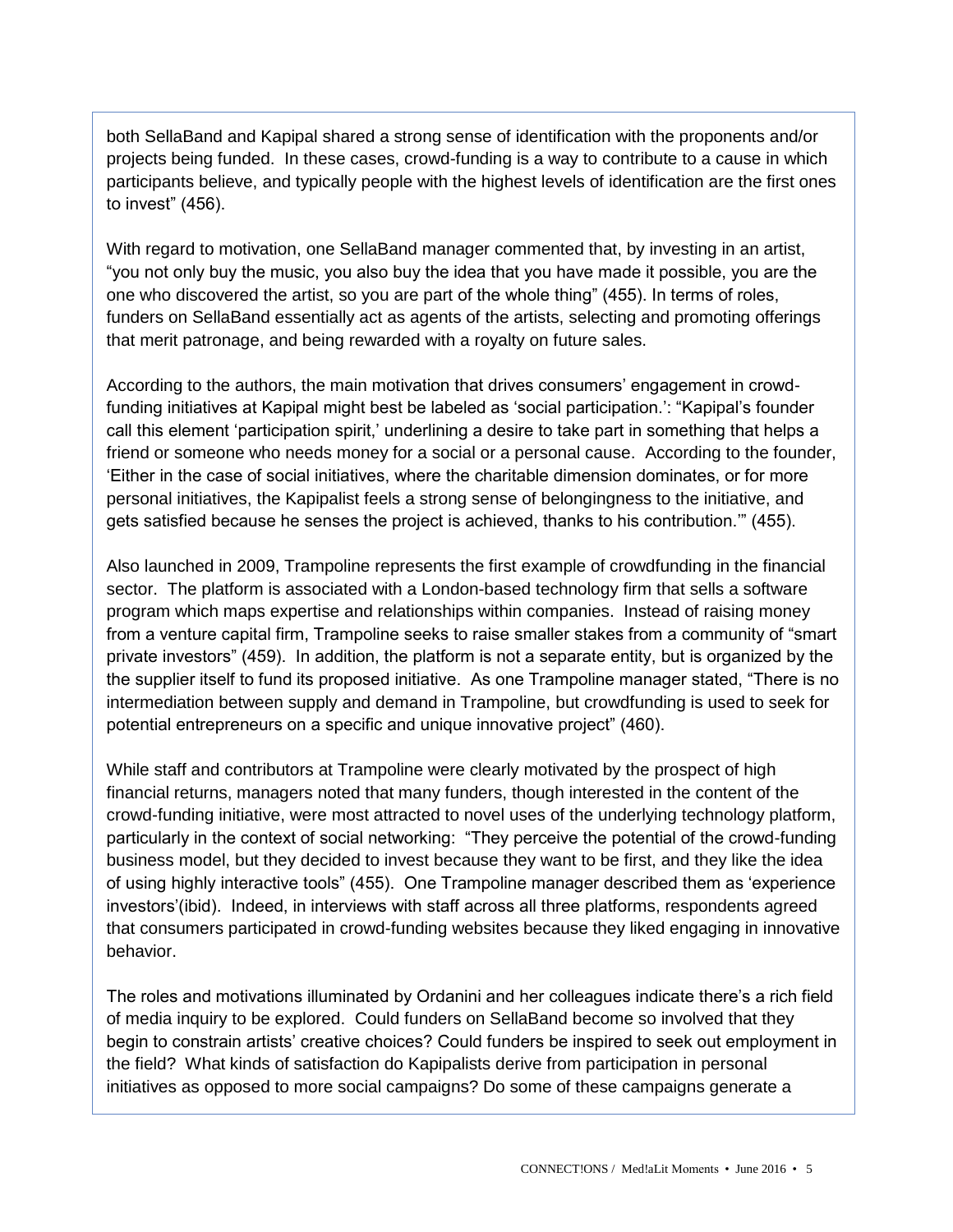greater sense of agency for recipients than others? What are the pitfalls of "experience" investing, and the advantages, if any? Are there situations in which crowdfunding lends itself to the creation of media identities which are less than authentic? What do the emotional risks look like for funders? For fundraisers? Clearly, scholars in this area have far to go in defining the field.

## **The Social and Political Uses of Crowdfunding**

On May 30<sup>th</sup>, 2013, Turkish police cleared a small group of protesters from Gezi Park at the heart of Istanbul. Demonstrators were opposing a government plan to demolish the park in order to rebuild an Ottoman-style army barracks with a high-end shopping mall. The state denied the right of citizens to protest, triggering a wave of anti-government demonstrations. In the following days, police forces violently cracked down on protesters; seven were killed, dozens were injured, and hundreds were taken into police custody.

On June 7<sup>th</sup>, 2013, 8 days after the protests began, an ad appeared in the *New York Times* which spread immediately through Turkish social media. The ad, titled "What is happening in Turkey?", exclaimed, "The People of Turkey have spoken, we will not be oppressed!" Turkish public relations scholar Suncem Koçer writes, "The ad was unusual, not only because it sought to train the global spotlight on the Gezi protests, but especially because it was placed in the *Times* by an anonymous group of people. In fact, the ad ended with a note stating that it had been 'crowdfunded entirely by concerned individuals from around the world.'. . .The online crowdsourcing of funds by a faceless collective agency was a perfect match to the Gezi spirit marked by anonymous people's collective will to speak up for their rights (Koçer, Social Business in Online Financing," p.232).

Koçer explores crowdfunding as a "'technology of publicity" which can draw public attention to media texts for which online funding drives are organized. As crowdfunding campaigns circulate through social media, they "forge publics around the related films, videos, stories and social causes around which these media revolve" (p. 232).

The full title for Koçer's article, "Social Business in Online Financing: Crowdfunding Narrratives of Independent Documentary Producers in Turkey," draws on a definition by interpersonal communications scholar Jane Goodman: "A social business refers to the ends achieved in and through communication against a backdrop of larger questions of values, identity or power that form and emerge from particular interactions" (quoted p. 233). Koçer's interviews with three documentary filmmakers illuminates a variety of ends for a social business. While the director of *My Child* worked to bring public visibility to the LGBT movement in Turkey, the team producing *Ecumenopolis* (2011) mounted a crowdfunding campaign to help ensure the full independence of their documentary—a step which allowed them to provide a holistic picture of the rapid urban transformation of Istanbul, and the creative freedom to follow a single migrant family from the demolition of their neighborhood to their ongoing struggle for housing rights. Mizgin Arslan, the producer of *I Flew You Stayed*, on the other hand, utilizes crowdfunding as a means towards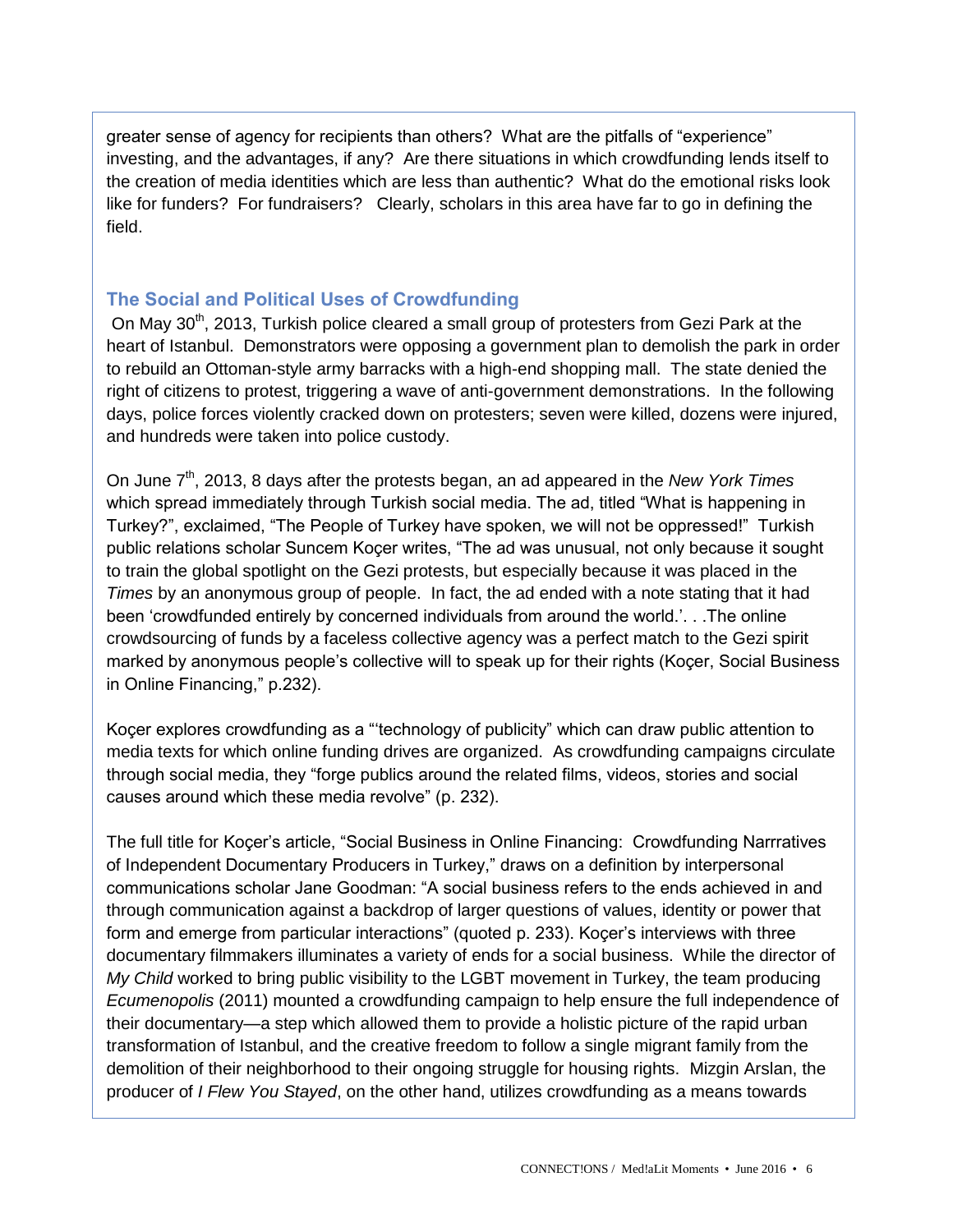productive dialogue on the Kurdish issue, a matter for which traditional channels of communication have been foreclosed for some time.

Koçer suggests that the news blackout during the Gezi protests "opened up a productive space for empathy with the experience of Turkey's Kurds, who have been subject to such a blackout for decades . . .With Gezi, however, this privileged state of ignorance was shaken, opening a reflexive space for dialogue about the Kuridsh issue, Turkish media and the state" (p.242).

Can Candan, director of *My Child* (2013) also referred to the "Gezi spirit" as he discussed the financing of the film. "How we made *My Child* is like how the Gezi movement happened. Anonymous people got around and supported this film, just like anonymous people were out in the streets to protect Gezi Park" (p. 232). Candan's intent is to bring greater exposure to the issues raised by the film: "In Turkey, LGBT individuals are discriminated against in tremendous ways. They are also constantly the subject of prevalent hate discourse and crimes. These people and their experiences are rendered invisible in this society. . .At the same time, a group of very brave people set off saying, 'we as parents of our LGBT kids will do something to change this.' Parents at LISTAG (Parents of LGBTs in Istanbul) openly tell their stories. We all need to hear them" (quoted p. 237).

In December 2012, the crowdfunding campaign for *My Child* was launched on Indiegogo. At its conclusion in April 2013, the campaign raised \$18,000 of its \$40,000 goal. The campaign launched just before shooting started, and helped jumpstart the film's budget of roughly \$200,000. According to Koçer, jumpstarting a project is critical in the Turkish cinema industry, where institutional resources for cinema production are not only more competitive, but also highly politicized. Indeed, in 2013 the Turkish Ministry of Culture added a new criterion to its selection of projects. In order to qualify for funds, applicant projects must comply with 'the general morals of the Turkish family structure.' From the ministry's perspective, LGBT individuals and their families fail to meet those standards.

Though *My Child* was non-fundable by the state, and though the crowdfunding campaign did not reach its goal, Candan suggested that the campaign built a level of credibility around the project. "When we finally accumulated some money on Indiegogo, we could go and ask for money from institutions such as Amnesty International." In fact, Amnesty international, the British Embassy and the Consulate of the the Netherlands donated between €10,000 and €25,000 to the production of *My Child*.

The campaign for *My Child* helped build an active public around the film. The influential mainstream daily paper *Hürriyet—*known for its homophobic and transphobic language published a sequential interview with Candan and five LISTAG parents. Through this series of interviews with LISTAG and producers of *My Child*, news and discussion of the film reached an audience of 3 million people. A total of 2 years after start of production, *My Child* reached 16,000 people in movie theaters. In the same period, dozens of articles, interviews and news pieces features *My Child* and the LISTAG families appeared in newspapers. Several TV shows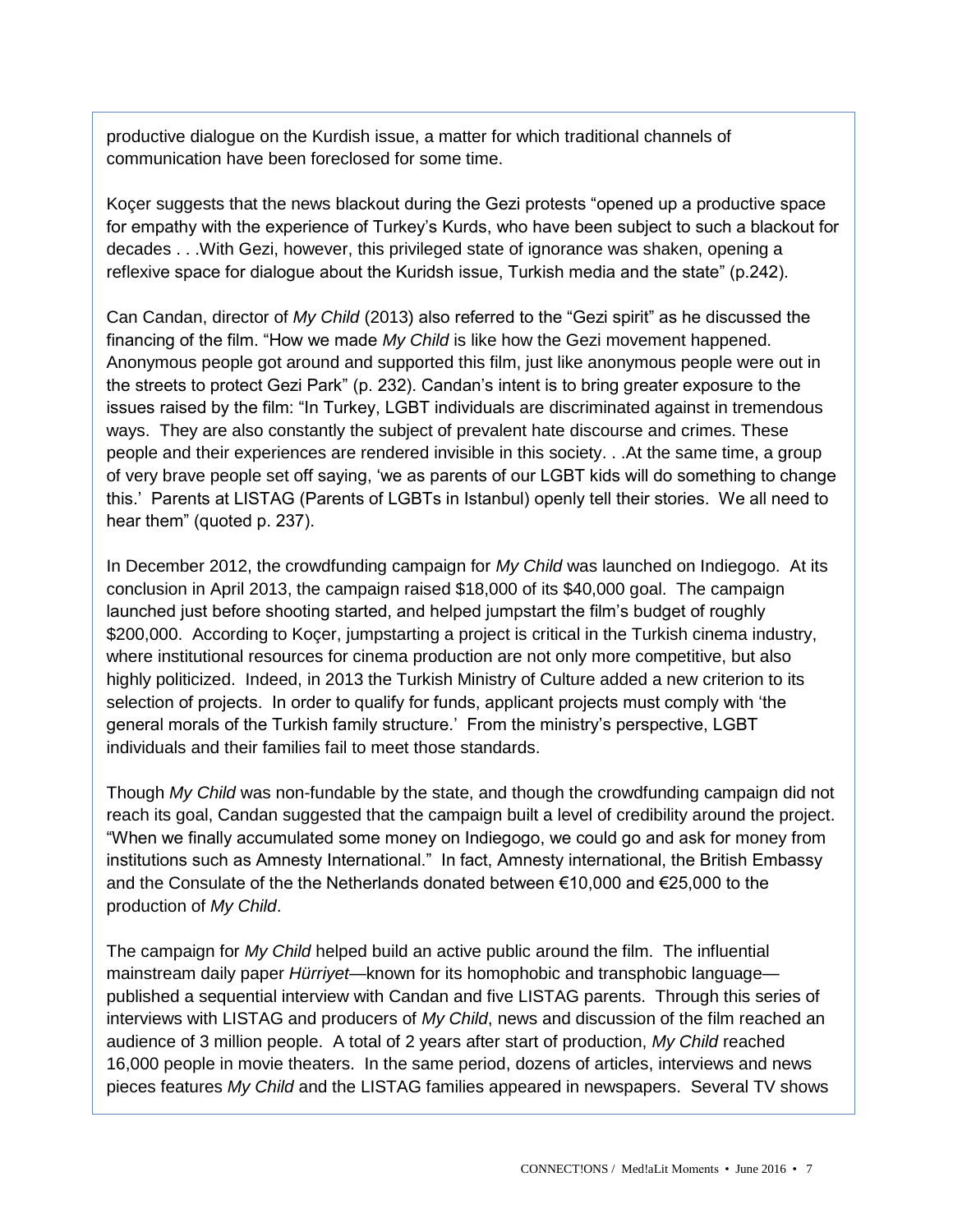hosted Candan and LISTAG families on national television.

One of the reasons that entrepreneurs choose to raise funds through a reward-based or presales crowdfunding campaign is to test the 'proof of concept' for a product. Will people buy it and use it on a regular basis? With a film like *My Child*, proof of concept is found in a substantial audience for the film and the film's subjects. To use the language of the Core Concepts of media literacy, proof of concept has been achieved when the audience is willing to invest based upon the compelling rhetorical presentation of values, lifestyles and points of view.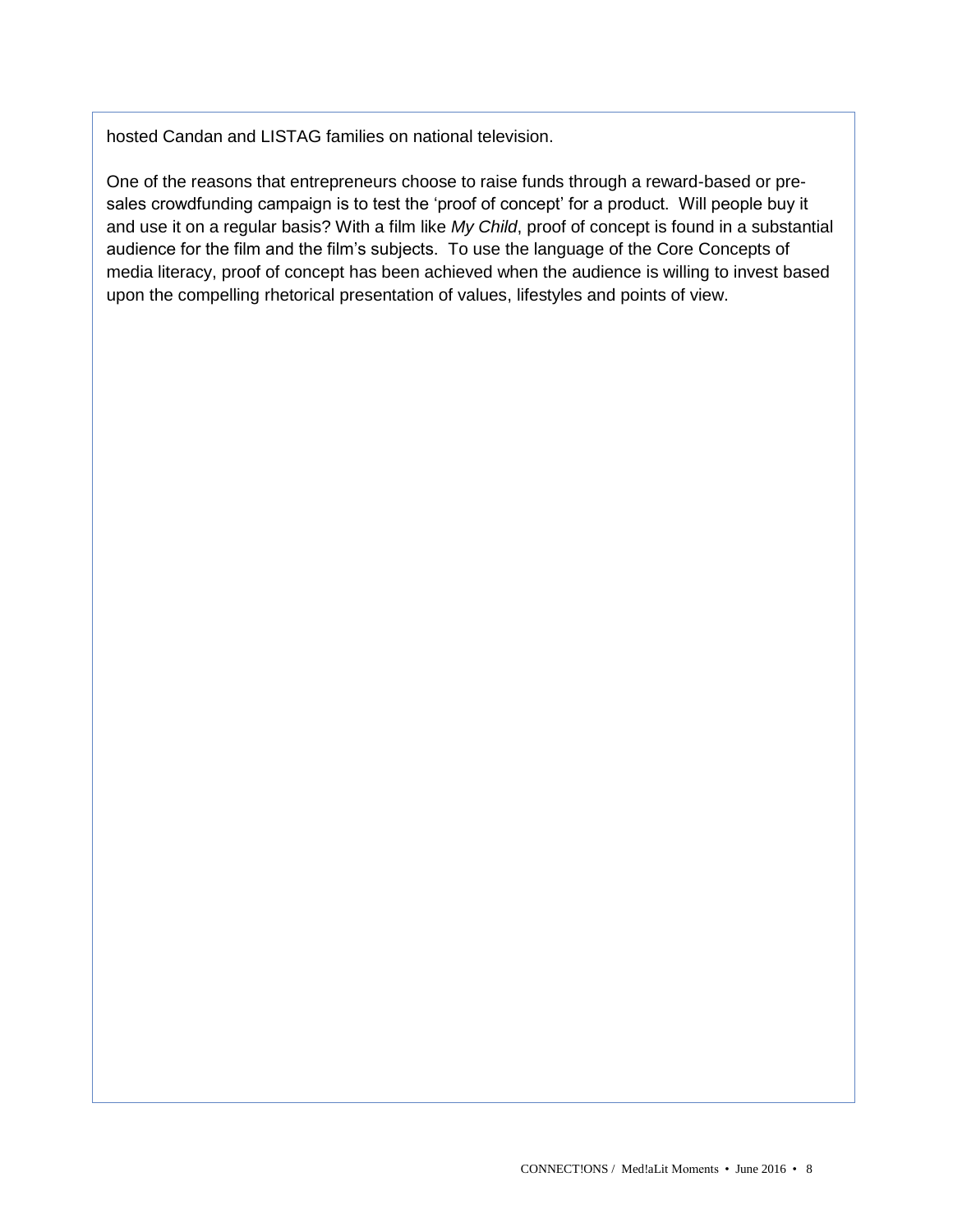# CML News





## **CML's Tessa Jolls Leads International Media Literacy Workshop**

The International Visitors Council of Los Angeles sponsored a half-day media literacy training by CML's Tessa Jolls at the House of Lebanon on May 11 for 22 delegates from throughout the world. The International Visitor Leadership Program, conducted by the U.S. Department of State, addressed the topic of "Media Literacy: Promoting Civil Society through New Media."

Monira A. Y. Tsewang, Chief of the Kingdom of Bhutan's InfoComm and Media Development Division, Department of Information and Media in the Ministry of Information and Communications of the Kingdom of Bhutan, organized a five-day "train the trainer" seminar conducted by Carolyn Wilson, Faculty of Education at Western University, London, Ontario, Canada and CML's Tessa Jolls in Paro, Bhutan, May 16-20.



#### **Voices of Media Literacy**

Want to read all 22 interviews from CML's Voices of Media Literacy project? Dr. Victor C. Strasburger is the most recent contributor to this important history. Read about the media literacy pioneers [here.](http://www.medialit.org/voices-media-literacy-international-pioneers-speak)

#### **About Us…**

The Consortium for Media Literacy addresses the role of global media through the advocacy, research and design of media literacy education for youth, educators and parents.



**Uniting for Development** 

The Consortium focuses on K-12 grade youth and their parents and communities. The research efforts include nutrition and health education, body image/sexuality, safety and responsibility in media by consumers and creators of products. The Consortium is building a body of research, interventions and communication that demonstrate scientifically that media literacy is an effective intervention strategy in addressing critical issues for youth.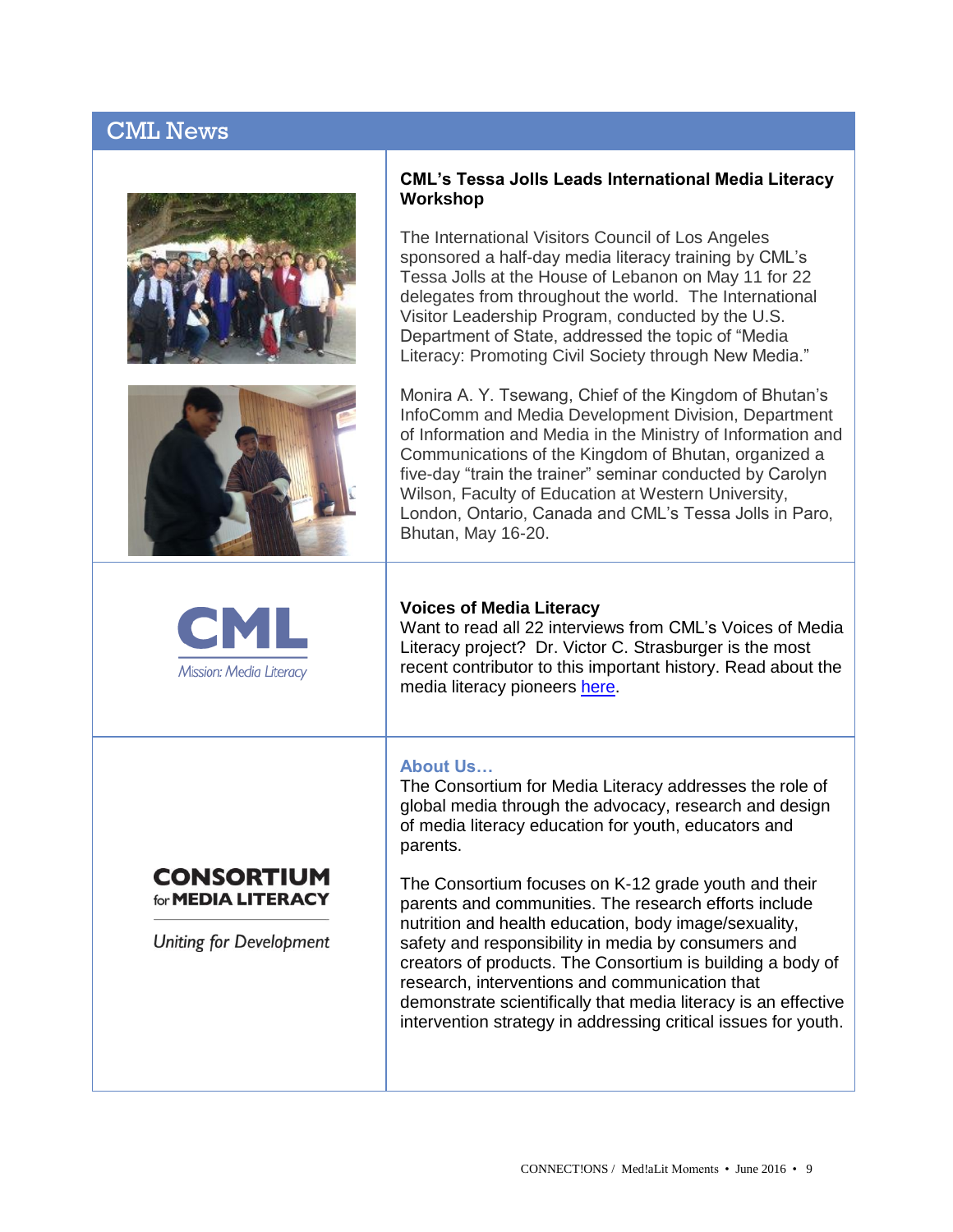## Resources for Media Literacy

## **A Short Introduction to Crowdfunding Types**

While reward-based sites like Kickstarter and Indiegogo dominate the imaginations of rock musicians and film makers, crowdfunding comes in at least a few different varieties.

Often called peer-to-peer lending, crowdfunded debt is a part of the larger revolution in "FinTech" (the combination of software and the Internet that has been disintermediating the traditional finance sector). Where banks typically serve as intermediaries, taking deposits from savers and issuing loans to borrowers, peer-to-peer lending platforms connect those with money directly to those who need it, allowing savers to earn more and borrowers to pay less by cutting out the middleman. Increasingly, peer-to-peer lending does not involve crowds. Instead loans are transacted on a truly peer-to-peer basis, with one individual making a loan to another. On other platforms such as Lending Club, Kiva, Zopa and Prosper, groups of individuals issue loans, with each investor funding a fragment of the overall loan. From 2009 to 2015, the volume of crowdfunded debt approached \$25 billion, easily surpassing other types of crowdfunding in the same period (see chart, Fleming and Sorenson, p. 9).

Equity-based sites, such as AngelList and CircleUp, offer a platform on which one can sell shares of a company. The history of such sites is brief and somewhat rocky. The *Jumpstart Our Business Startups Act* was signed into law in 2012, but it wasn't until October 2015 that Title III of the JOBS Act amended a section of the Securities Act of 1933 to allow for solicitation and advertising to unaccredited investors in a limited offering. Issuers are limited to an aggregate total of \$1 million in funds raised in any 12-month period, while prospective investors with an annual income or net worth under \$100,000 are limited to the greater of \$2,000 or 5 percent of their annual income or net worth. While angel investors have been around for some time, the history of equity crowdfunding platforms has yet to be written.

Charitable giving has taken some interesting turns on platforms like CrowdRise, where funders sometimes goad each other into greater levels of giving for the organizations of their choosing. Though it is not often spoken of, patronage is certainly part of the crowdfunding landscape, most notably in the field of journalism, where wealthy individuals and private foundations have been sources of funding for the last several decades. Perry Chen, one of Kickstarter's founders, writes, "The kind of system Kickstarter uses has been used for hundreds of years. Unlike Medici-style patronage, where the richest people in town give large amounts of money, Kickstarter's system relies on the general public for funding projects, and rewards those backers. Beethoven, Mozart, Walt Whitman and other artists like them were known to use this technique for first-run books and concertos" (quoted in Davidson and Poor, "The Barriers Facing Artists' Use of Crowdfunding Platforms," p. 301).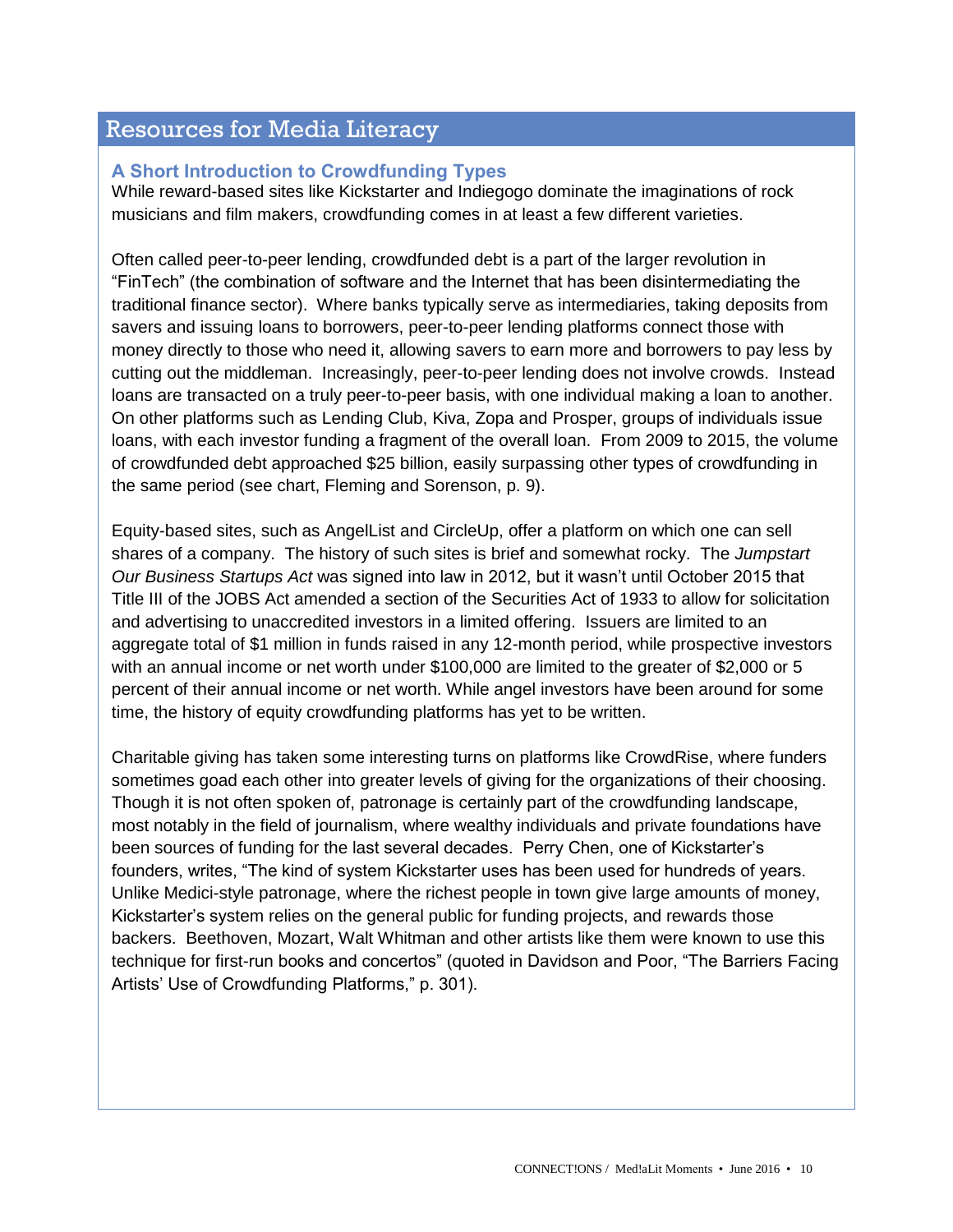## **Resources for Crowdfunding and Media Literacy**

## Sources Cited

Assenova, Valentina, et al. "The Present and Future of Crowdfunding." *California Management Review* 58.2 (Winter 2016): 125-135.

Colombo, Massimo G., et al., "Internal Social Capital and the Attraction of Early Contributions in Crowdfunding." *Entrepreneurship Theory and Practice* 39.1 (2015): 75-100.

Fleming, Lee, and Olav Sorenson. "Financing by and for the Masses: An Introduction to the Special Issue on Crowdfunding." *California Management Review* 58.2 (Winter 2016): 5-19.

Koçer, Suncem. "Social Business in Online Financing: Crowdfunding narratives of Independent Documentary Producers in Turkey." *New Media & Society* 17.2 (2015): 231-248.

Mollick, Ethan, and Alicia Robb. "Democratizing Innovation and Capital Access: The Role of Crowdfunding." *California Management Review* 58.2 (Winter 2016): 72-87.

- Ordanini, Andrea, et al. "Crowdfunding: Transforming Customers into Investors through Innovative Service Platforms." *Journal of Service Management* 22.4 (2011): 443-470.
- Perry, Suzanne. "Caution! The Downsides of Crowdfunding." *Chronicle of Philanthropy* 26.18 25 Sept. 2014. Web. 10 June 2016.

#### Recommended Resources:

#### *New Media & Society* 17.2 (February 2015)

The entire issue is devoted to crowdfunding, and covers a wide array of topics, such as: crowdfunding as an avenue for video gamers to provide extensive feedback on games and customer experience; maintaining norms of autonomy and objectivity in crowdfunded journalism; crowdfunding civic projects; the disadvantages of introversion for fundraisers and the emotional labor of "surface acting" to keep funders satisfied.

No fewer than three articles discuss executive producer Rob Thomas' crowdfunding of a *Veronica Mars* movie after the television series had been cancelled. Working through theories of fan production by Jenkins and others, the articles grapple with the question of whether fans have (or should have) some means of appropriating the content and culture of their favorite media through their participation in the crowdfunding campaign, or whether they're essentially powerless to do so. Perhaps the most interesting of these is Matt Hills' article, which spends some time unpacking the implications of Rob Thomas positioning himself on the project site as a snarky fan commenting on the side, even as he takes the role of an executive with plenty of "above the line" clout to make final decisions on the film and crowd campaign.

Vargas, Frank, Jennifer Dasari, and Michael Vargas. "Understanding Crowdfunding: The SEC's New Crowdfunding rules and the Universe of Public Fundraising." *Business Law Today*  December 2015. Web.

Good brief on changes in SEC rules regarding crowdfunding.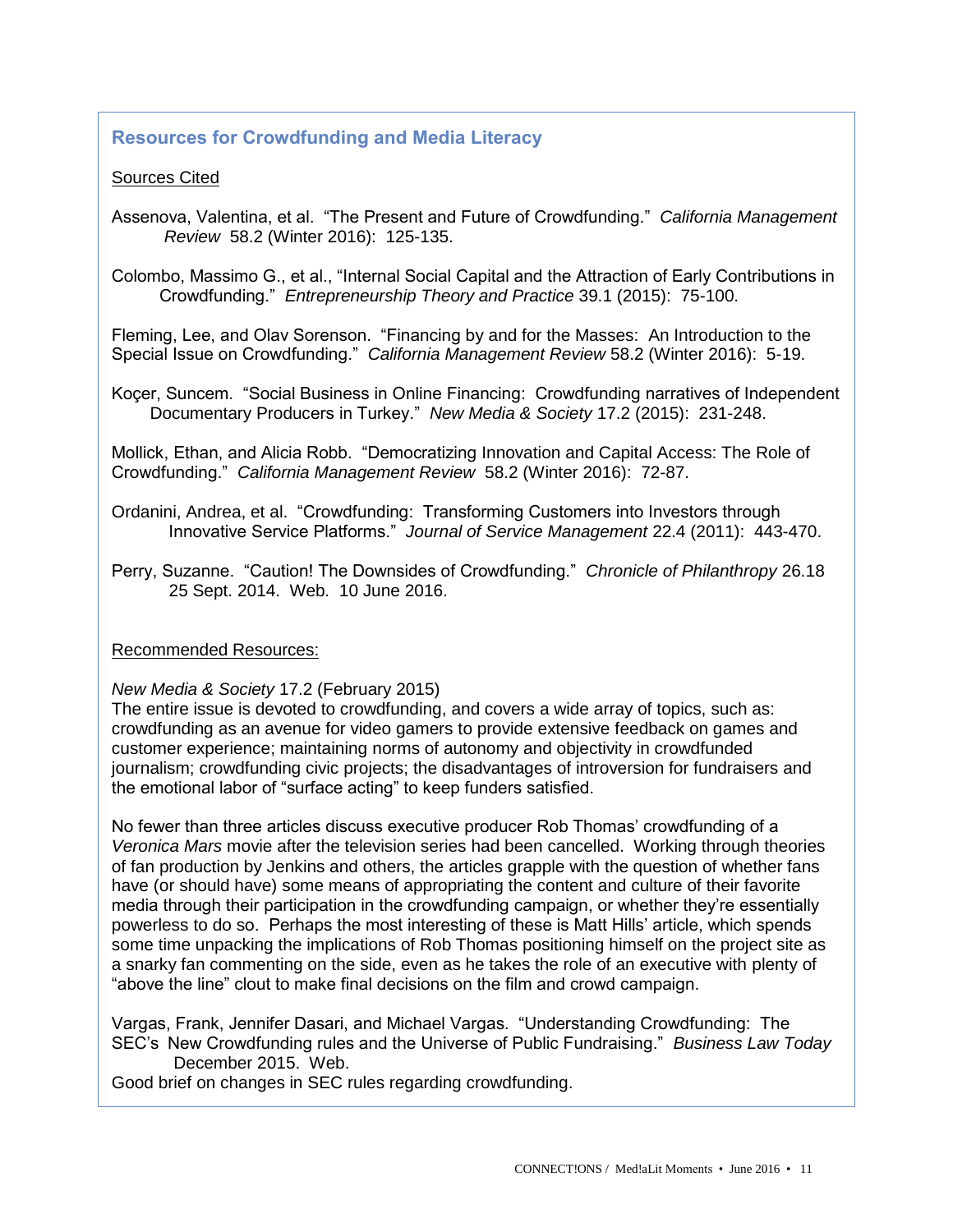Rich, Jason. *The Crowdfunding Services Handbook: Raising the Money You Need to Fund Your Business, Project, or Invention.* Hoboken, NJ: Wiley, 2014. Decent book on the nuts and bolts of crowdfunding. Be careful, though. If you followed every one of Rich's recommendations for attracting potential funders to your site, you'd easily spend \$10,000 and work another 40 hours a week in addition to your day job.

Adler, Ben. "Let the People Pay." *Columbia Journalism Review* 53.4 (Nov.-Dec.2014): 19-21. Good food for discussion. There's a certain amount of moral outrage when larger players take to the crowdfunding stage. In this case, the *Huffington Post* decided to crowdfund a one-year fellowship for Mariah Stewart to cover the aftermath of Michael Brown's slaying in Ferguson, MO. Alex Koppelman, U.S. news editor for *The Guardian* tweeted: "FYI, everyone, I'm crowdfunding my lunch today. I can totally afford to buy it myself, but I'd rather that you pay for it."

Baucus, Melissa, and Cheryl R. Mitteness. "Crowdfrauding: Avoiding Ponzi Enterpreneurs When Investing in New Ventures." *Business Horizons* 59.1 (Jan.-Feb. 2016): 37-50. It's a good idea to have a conversation on the financial risks of crowdfunding. In one of our cited articles, Ethan Mollick and Alicia Robb argue in favor of the wisdom of crowds: "The crowd does not simply select projects: there seems to be strong evidence that the crowd does a good job performing due diligence on projects. Despite a lack of official oversight or controls, successfully funded fraudulent projects are rare. The amount of money pledged to projects that ultimately seem to have no probability of being delivered accounts for less than 0.1 percent of all pledged funds. This is not because of regulation, but rather because the crowd, collectively, is wise in spotting fraud. This is the principle of Linus' Law (named by Eric Raymond after Linus Torvald, the inventor of Linux): that any given problem is trivial to somebody with the right experience" (p.76).

Baucus and Mitteness, on the other hand, point out that, structurally speaking, crowdfunding campaigns aren't all that different from Ponzi schemes, with some of the same vulnerabilities to fraud. And they take readers on a historical tour of money lost by otherwise savvy investors over the last few decades—by investors who failed to ask pertinent questions, failed to conduct due diligence, and allowed themselves to be wowed by claims about the financial health of businesses that were fronts for Ponzi schemes.

Balnaves, Mark. "The Australian Finance Sector and Social Media: Towards a History of the New Banking." *Media International Australia* 143 (May 2012): 133-145. Balnaves reminds readers that crowdfunding of debt has its roots in the mutual societies of 18<sup>th</sup> century Britain; that the "mutuals" in Britain weathered the recent financial crisis in a way that traditional banks did not; that self-managed "mum & dad" superfunds in Australia now control \$418 billion in retirement savings; and that the current move towards peer-to-peer lending is a threat to the banking system that may be difficult for banks to remedy with appeals to the value and reputation of a brand. Entertaining and lucid throughout.

Byrnes, et al., "To Crowdfund Research, Scientists Must Build an Audience for Their Work." PLoS ONE 9.12 (10 December, 2014): 1-29.

While the article tends to focus on the need for scientists to try something they may be uncomfortable with, or that scientists need to build bigger and better networks to build a following for their work, what's most telling about this article is that some of the more successful scientists in this crowdfunding challenge simply did well in communicating the nature of their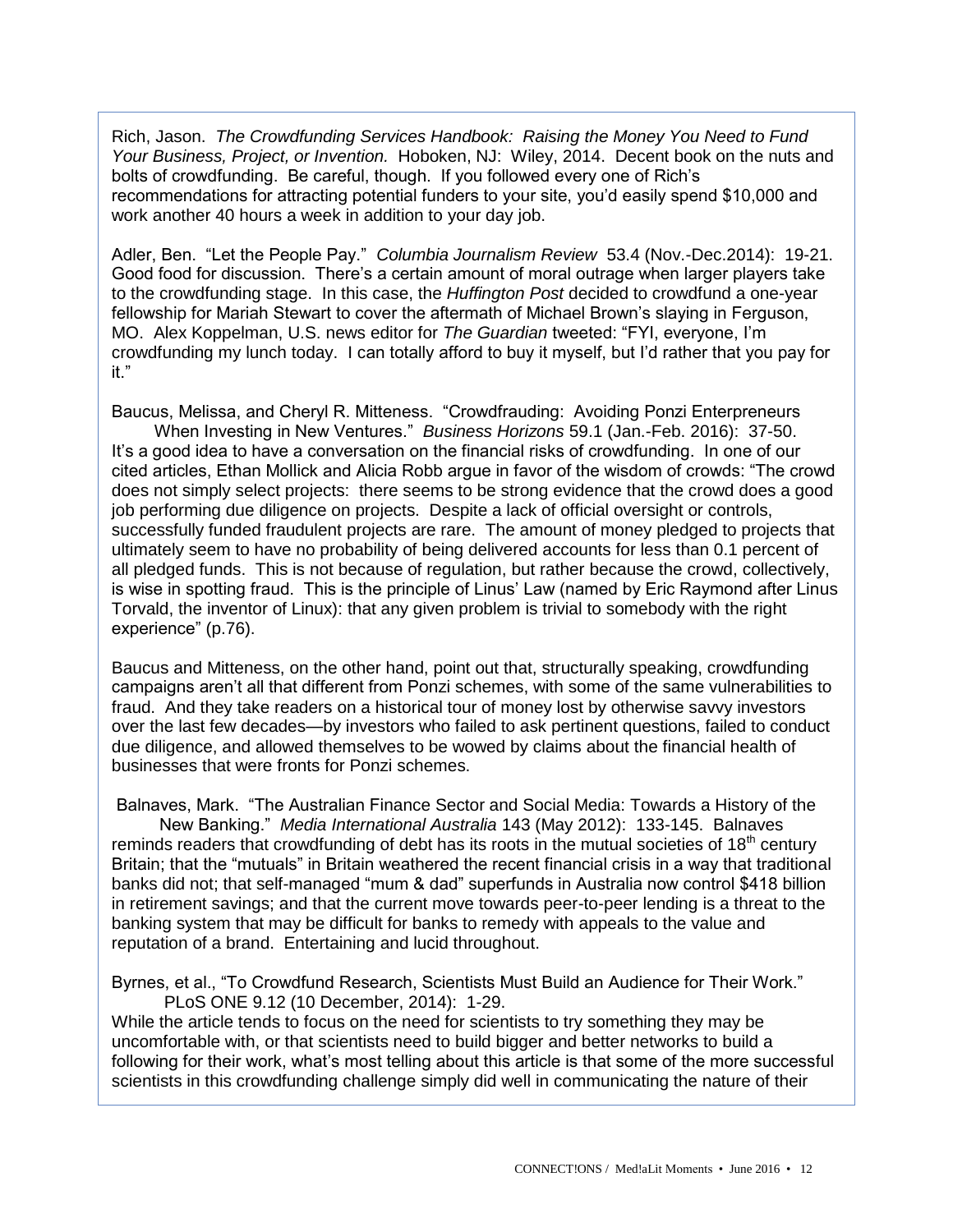work and its importance.

Goodman, Michelle. "Money for the Masses." *Entrepreneur* 41.6 (June 2013): 32+. Web. 10 June 2016.

Goodman follows the small group of entrepreneurs and investors who spent a year or more of their careers lobbying Congress and the SEC to finalize rules for crowdfunded ventures.

Chafkin, Mark. "Kickstarter Can Fund Your Dreams." *Fast Company* 174 (April 2013): 92+. Web. 10 June 2016.

Interesting article about the vision driving the Kickstarter founders.

Mandelbaum, Robb, and John Hersey. "Here Comes Everybody." *INC.* 36.4 (May 2014): 110-120. Decent overview.

Bartlett, Myke. "From Grassroots to Moon Nazis: How Fan Support Kickstarted a Ten Million Dollar Movie." *Metro* 173 (2012): 38-40.

Never mind the cheesy premise or execution of a film about Nazis invading from the dark side of the moon. The article includes this quote: "The film industry should take heart from the online support *Iron Sky* has received. Its success—and the fact that it was made at all—reverses the deeply held assumption that people expect the Internet to constantly provide them with free entertainment" (40).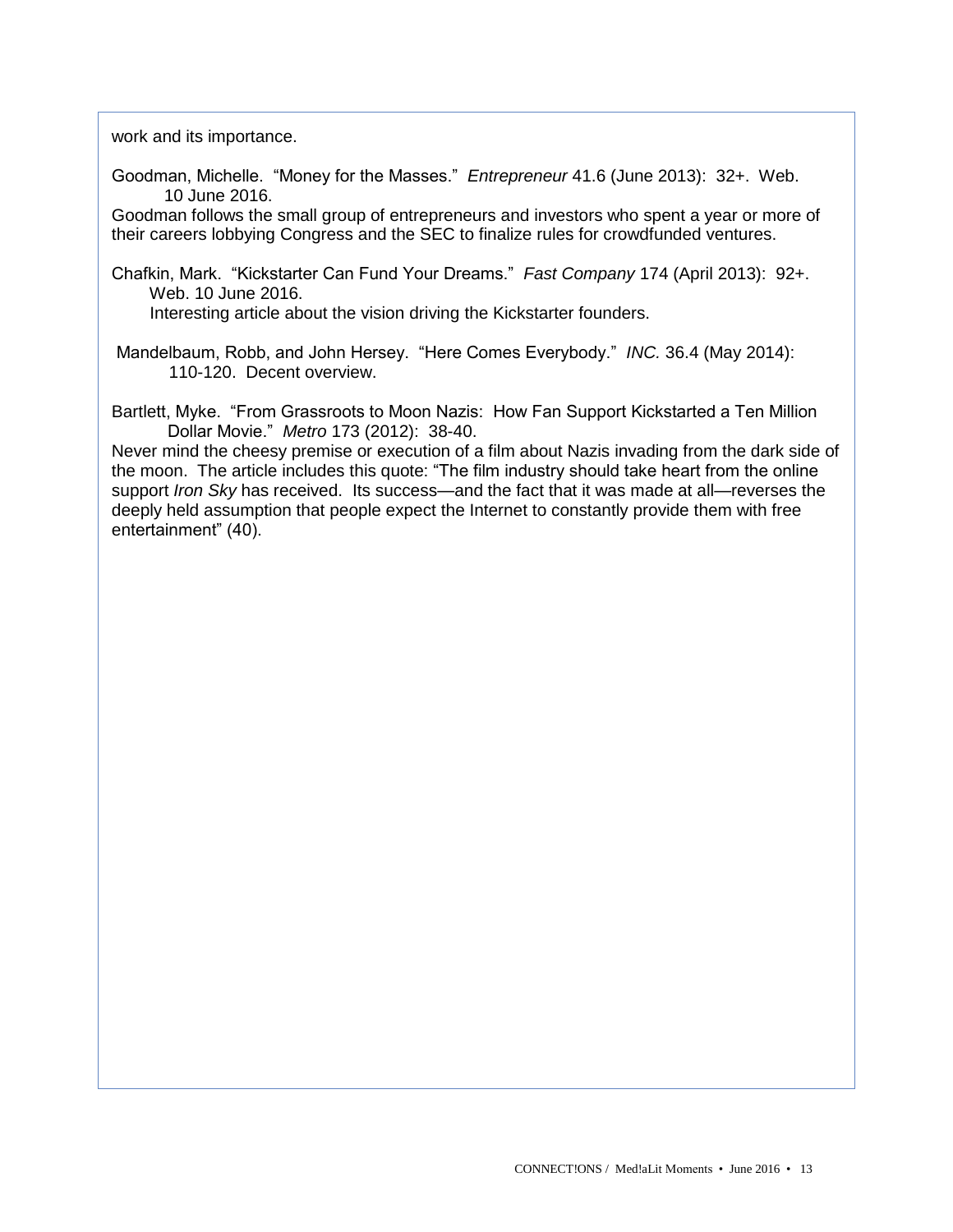# Med!aLit Moments

## **Story Selling on Kickstarter**

Starting a Kickstarter page may be the contemporary equivalent to buying a lottery ticket. Both hinge on dreams of making money quickly, and by chance. But, as Jason Best, Principal of Crowdfund Capital Advisors in San Francisco points out: "Crowdfunding is not an easy way to raise money. It's a new way to do a difficult thing, which is raising money for a business. It enables you to more efficiently raise the money and shorten the time it takes to do so. But it takes a lot planning, a lot of preparation, and careful execution of your plan" (Assenova et al., "The Present and Future of Crowdfunding," p. 125).

In this MediaLit Moment, your high school students will have the chance to imagine themselves in the position of the entrepreneur who wishes to raise funds on a crowdfunding platform, and learn the basics of creating a project page that's likely to drive traffic to the site.

*Ask students to evaluate the effectiveness of a sampling of Kickstarter project pages*

#### **Grade Level: 9-12**

**Key Question #5 for Producers:** Have I communicated my purpose effectively? **Core Concept #5:** Most media messages are organized to gain profit and/or power. **Key Question #3 for Producers:** Is my message engaging and compelling for my target audience?

**Core Concept #3:** Different people experience the same message differently.

**Key Question #4 for Producers:** Have I clearly and consistently framed values, lifestyles and points of view in my content?

**Core Concept #4:** Media have embedded values and points of view.

**Materials:** Computer with high speed internet access, LCD projector and screen.

**Activity:** This MediaLit Moment activity requires a little teacher preparation. Visit the Kickstarter home page, then look for the FAQ page, which will provide directions for establishing a Kickstarter account. There's no need to worry about starting a project. Creating a minimal profile page is enough to establish your Kickstarter account. Next, search the site for the Kickstarter Creator Handbook. Read the section titled "Telling Your Story." This focuses largely on putting together the project video. Next, spend a little time browsing successful and unsuccessful projects. Each time you open the Kickstarter main page, you'll see showcases of successful projects, or projects in progress that are doing well. A site search for "unsuccessful projects" or "unfunded projects" should yield several failed campaigns.

For the activity itself, browse a few successful and unsuccessful project pages with your students, and ask relevant questions. Project videos are the first priority. These are essentially three minute elevator speeches which answer those **Key Questions for Producers**: Is it engaging and compelling? What is the project creator hoping to accomplish, why is it important, and what are the benefits for prospective funders? And, what's inspiring the project creator to take the risk of creating the campaign? Ask students to evaluate the pages they've visited. If you have any time to spare, you might also want to take a look at the different features of the project page. How many backers are there for the campaign? Has the project creator been a backer for other campaigns on Kickstarter? Have backers posted any comments? Has the